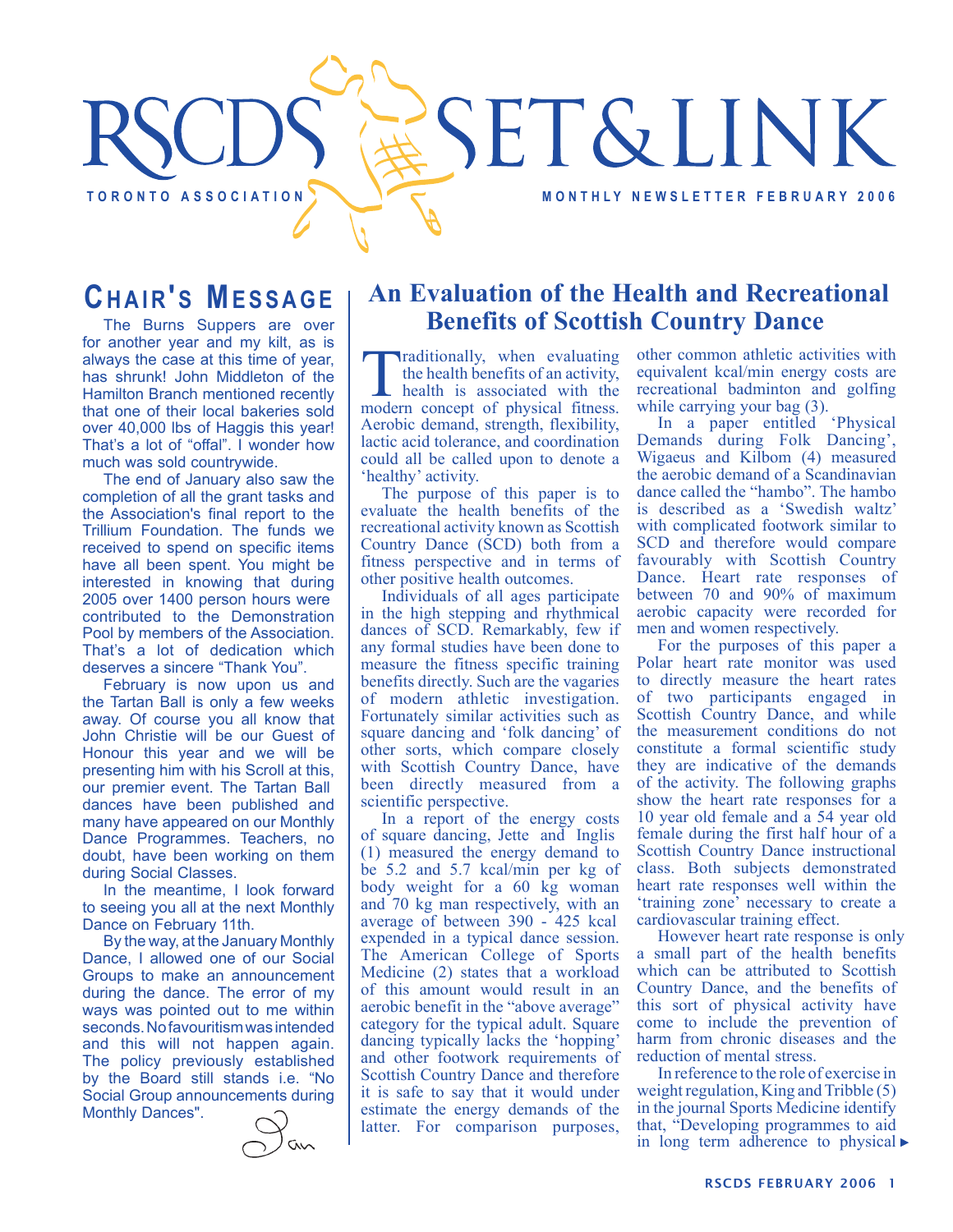## March Beginners Monthly Dance

| Date:<br>Time:<br><b>Place:</b><br><b>Music:</b><br>Hosts: | Saturday, March 11, 2006<br>8:00 pm - 10:30 pm<br><b>Crescent School</b><br>2365 Bayview Ave<br><b>Bobby Brown and The Scottish Accent</b><br>Asta Beginners, Erin Mills Beginners,<br><b>Whigmaleeries, Weston Children</b><br>Please note that Crescent School has a no-nut policy |                     |  |
|------------------------------------------------------------|--------------------------------------------------------------------------------------------------------------------------------------------------------------------------------------------------------------------------------------------------------------------------------------|---------------------|--|
| <b>Well Done Jack</b>                                      | J 8x32                                                                                                                                                                                                                                                                               | <b>Bk 29-3</b>      |  |
| <b>Galloway House</b>                                      | R 6x32                                                                                                                                                                                                                                                                               | Graded 5            |  |
| <b>Fair Donald</b>                                         | S 8x32                                                                                                                                                                                                                                                                               | <b>Bk 29-4</b>      |  |
| <b>Antartica Bound</b>                                     | $J$ 4x32                                                                                                                                                                                                                                                                             | <b>Scotia Suite</b> |  |
| <b>Delvine Side</b>                                        | S 8x32                                                                                                                                                                                                                                                                               | <b>Bk 2-9</b>       |  |
| <b>Maxwell's Rant</b>                                      | R 8x32                                                                                                                                                                                                                                                                               | Bk 18-10            |  |
| <b>INTERVAL</b>                                            |                                                                                                                                                                                                                                                                                      |                     |  |
| <b>St Andrews Fair</b>                                     | J 8x32                                                                                                                                                                                                                                                                               | 5 for 82-2          |  |
| <b>Round Reel of Eight</b>                                 | R 1x88                                                                                                                                                                                                                                                                               | <b>Bk 27-7</b>      |  |
| <b>Miss Gibson's Strathspey</b>                            | S 8x32                                                                                                                                                                                                                                                                               | Leaflet             |  |
| The Laird of Milton's Daughter                             | J 8x32                                                                                                                                                                                                                                                                               | Bk 22-10            |  |
| <b>Bridge of Nairn</b>                                     | S 8x32                                                                                                                                                                                                                                                                               | <b>Bk 13-11</b>     |  |
| The Flowers of Edinburgh                                   | R 8x32                                                                                                                                                                                                                                                                               | <b>Bk 1-6</b>       |  |
| <b>EXTRAS</b>                                              |                                                                                                                                                                                                                                                                                      |                     |  |
| <b>The White Cockade</b>                                   | R 8x32                                                                                                                                                                                                                                                                               | <b>Bk 5-11</b>      |  |
| A Jig for Mrs Dunn                                         | J 6x32                                                                                                                                                                                                                                                                               | Children-3          |  |
|                                                            |                                                                                                                                                                                                                                                                                      |                     |  |

#### **SURVEY OF YOUNG DANCERS, AGES 5 TO 30**.

On behalf of the Society, Sue Porter, RSCDS Youth Director, is conducting a survey of Youth and Children in Branches and Social Groups. (The Society defines Youth as anyone age 30 and under). If you have dancers who meet the criteria and you are interested in completing the survey, please contact either Deirdre MacCuish Bark at barkd@rogers.com for an electronic copy of the form or Brenda Hurst, Toronto Association Secretary, for a paper copy.

This survey was only received recently and was to be returned to HQ in Edinburgh by the end of January. They have, however, extended the deadline into February. The completed form can either be sent to Edinburgh by e-mail or regular mail.

The Toronto Association also asks that you send a copy of the completed form to them.

#### **Do you know of anyone who could use a kilt?**

I have a kilt (Maple Leaf tartan) (with sporran, socks and dress shoes) that no longer fits me. I would like to pass it on to someone who could use it. The kilt fits a 34- 36 waist and the shoes are size 45. If interested, contact Peter Mielke 416-763-7128.

#### *Continued from front page*

activity regiments remains the most critical challenge." Dance activities such as SCD are particularly effective due to the enjoyment factor which motivates the participant's continuing involvement. The participant perceives the activity as play, not work!

Diabetes, heart disease, colon cancer, and arthritis have all been shown to respond favourably to regular moderate exercise, and the cognitive demands of SCD dance movements combined with their coordination with the participant's fellow dancers, create a situation in which the dancer's mental faculties are exercised and therefore contribute to the prevention of degenerative conditions such as Alzheimer's disease and dementia (6).

In conclusion, the health and fitness benefits of activities such as Scottish Country Dance is measurable in an absolute sense (heart rate response), while contributing to the well-being of the individual through the prevention of chronic conditions due to inactivity. They also have a social component which maintains a sense of community and an enjoyment factor which encourages their continued participation for the sake of the dance itself.

Mike Erison B.P.E. Recreation Programmer City of Mississauga Community Services Department

#### **Bibliography**

1. Jette M, Inglis H. (1975) Energy cost of square dancing. J Appl Physiol. 1975 Jan;38(1):44-5.

2. Kravitz L, Vella CA. (1992) Energy Expenditure in Different Modes of Exercise. American College of Sports Medicine. current comment June 2002.

3. The Fitness Jump Site. Activity Calorie Calculator http://www.primusweb.com/fitnesspartner/jumpsite/calculat.htm

4. Wigaeus E, Kilbom A. (1980) Physical demands during folk dancing. Eur J Appl Physiol Occup Physiol. 1980;45(2-3):177-83.

5. King AC, Tribble DL. (1991) The role of exercise in weight regulation in non-athletes.

Sports Med. 1991 May;11(5):331-49.

6. Cornelia Beck (2003) Caregiver-Supervised Exercise Benefits Individuals with Alzheimer's. Journal of the American Medical Association. 2003 October 15.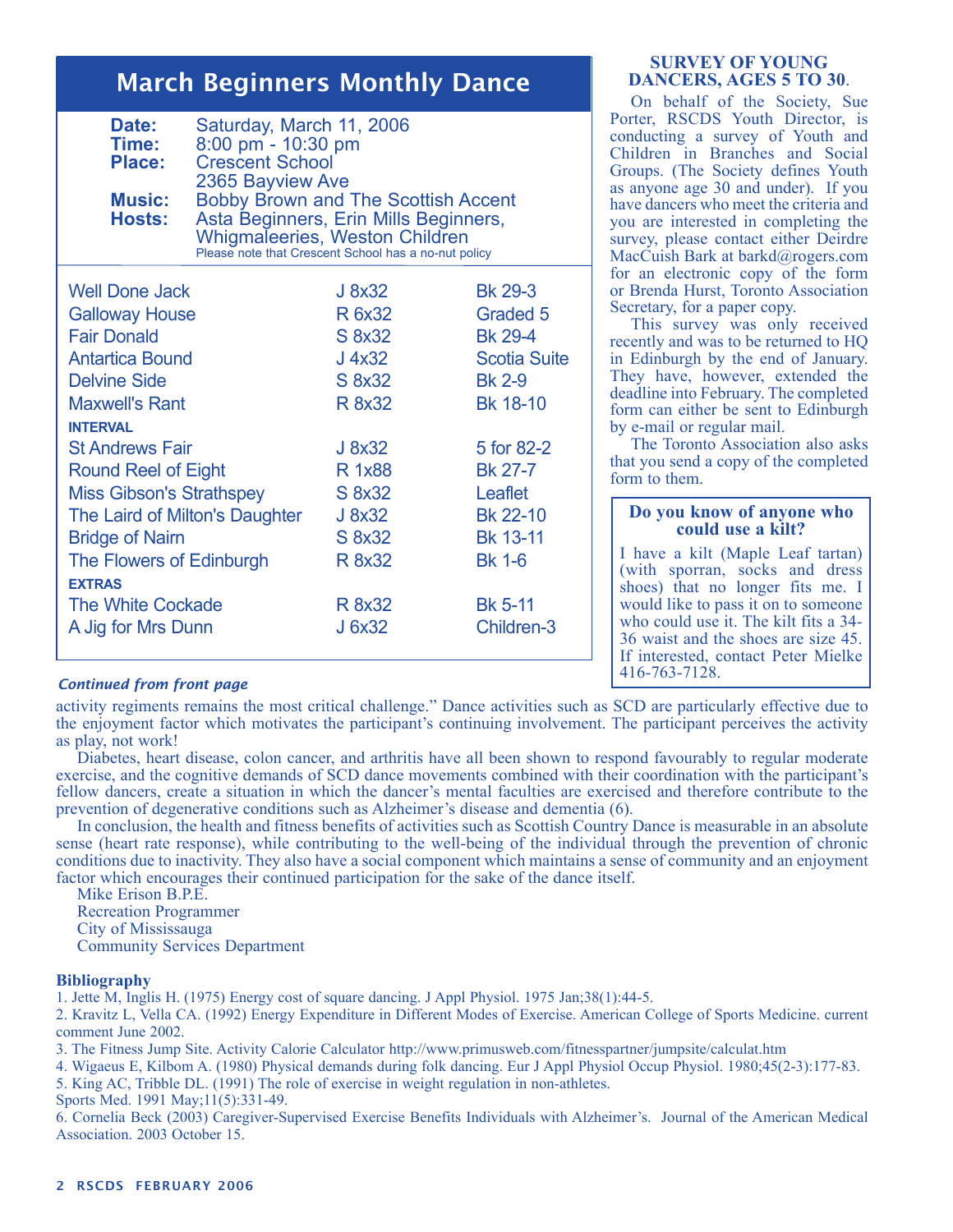## **Upcoming Events**

FEBRUARY 11, 2006, 9:00 a.m. - 3:00 p.m., South Simcoe Scottish Country Dancers Valentine Workshop & Afternoon Social Dance, Knox Church, King St. South, Alliston. Teachers are Steve Coombs, Burlington, and Teresa Kowalczyk, Toronto. Register by February 3, 2006. Contact Pat Asada 905-478-2085 or Grace Graham 705- 435-3689.

FEBRUARY 11, 2006, St. Catharines Valentines Dance with Fred Moyes. Contact Jere Brubaker brubakerjp1@aol.com.

FEBRUARY 25, 2006, The Oakville Scottish Country Dance Group's 50th Anniversary Ball at Le Dome in Oakville. Music by Bobby Brown and The Scottish Accent. Contact Liz Walton 905-338-0798; mjewalton@sprint. ca.

MARCH 3-5, 2006, Belleville Scottish Country Dancers 22nd Annual Workshop and Ball. Teachers are Jim Ray, Lockerbie, Scotland and Jean Noble, Toronto. Music by Bobby Brown and The Scottish Accent. Contact Bill and Jan Cunningham 613-965- 4212 or Mike McCarey 613-967-1827.

MARCH 18, 2006, West End Workshop, Streetsville Secondary School. Teachers are Nadine Gingrich, Waterloo, ON; Carole Skinner, Toronto; Alex Gray, UK. Contact Brien or Ishbel Thomson 905-826-7842.

MARCH 25, 2006, Blair SCD Spring Ball, Waterloo Police Banquet Hall, Cambridge ON. Music by Bobby Brown & The Scottish Accent. Contact Carolyn 519-743-9215; cbarrs64@hotmail.com.

MARCH 24 - 26, 2006, Vanisle 30th Anniversary Weekend and Ball, Victoria. Teachers are Mary Murray, Vancouver, BC; David Queen, England; Gary Thomas, Santa Rosa, CA. Music by Muriel Johnston and Keith Smith. Registration forms at www. viscds.ca. Contact Rosemary Balfour 250- 598-6456; rpbalfour@shaw.ca or Janet Rice gjrice@shaw.ca.

APRIL 8, 2006, Toronto Association Children's Festival.

APRIL 22, 2006, Ottawa Branch's 40th Anniversary Ruby Ball. Music by Bobby Brown & The Scottish Accent. Contact Lynda Pearson 613-526-5913; lynda. pearson@sympatico.ca or visit www. rscdsottawa.ca.

MAY 5 - 7, 2006, Boston Highland Ball. Contact Joan Hill 617-868-4578 or Ron MaDougald 781-259-0883;Hillwalden@aol. com.

MAY 6, 2006, Toronto Association Youth Ball, Newtonbrook United Church.

MAY 13. 2006, The Thistle Ball in Victoria, BC. Contact Kathryn Taylor 250-598-3490; kathryntaylorthomson@shaw.ca

MAY 13, 2006, West Toronto Ball, Ramses Temple. Reception, dinner and dancing. Music by Bobby Brown & The Scottish Accent. Some term this event "The Beginner's Ball", but there is also lots of challenge for experienced dancers. For tickets, contact Anna Rielly 519-927-5502; t.rielly@rogers. com

MAY 19 - 21, 2006, Pawling Weekend @ Circle Lodge, Hopewell Junction, NY. Musicians are Bobby Brown & The Scottish Accent and Jim Stevenson-Mathews. Teachers are Robert McOwen, MA; Elinor Vandergrift, Washington; Les Lambert, Renfrewshire, Scotland. More information next month or visit www.rscdsnewyork.org.

MAY 26-28, 2006, 4th Annual Youth Weekend West in Victoria, BC. Cost is \$98 for accomodation and all events. Teachers are Mairi Hand, Boise, ID; Fred DeMarse, San Francisco, CA; Ruth Jappy, Delta, BC. Musicians are Muriel Johnstone, Alex Jappy and Mary Ross. Contact Frankie Chao 250- 381-4756; tuba\_frank@hotmail.com or visit www.youthweekendwest.com

JULY 3 - 7, 2006, English-Scottish Pinewoods Session, Pinewoods Camp, near Plymouth, MA. Contact Marianne Taylor 603-463- 7771.

JULY 16 - AUGUST 13, 2006, RSCDS Summer School at University Hall, Kennedy Gardens, St. Andrews, Scotland. Scholarship application forms are available from Brenda Hurst brenhurst@hotmail.com or by the Society's Bulletin or www.rscds.org.

NOVEMBER 11, 2006, 9:00 a.m. - 3:45 p.m., Toronto Association Annual Workshop. Teachers are John Wilkinson, Scotland and Georgina Finlay, Toronto. Contact Theresa Malek 416-535- 4447; theresamalek@rogers. com.

#### **T.A.C. 34th Annual Summer School**

The T.A.C. welcomes dancers from all levels to Summer School in 2006.

Dancers from Basic to Advanced can enjoy classes in air-conditioned comfort in the summer and not far from home.

T.A.C. Summer School is being held at Wilfrid Laurier University in Waterloo, Ontario. From August 6th to 13th 2006.

Our Teachers are Ruth Jappy, Robert McOwen, and Rebecca Blackhall-Peters. Musicians are Bobby and Laird Brown, Mara Shea and Jim Stevenson-Mathews.

Come and join in on the fun of Costume Night, the Ceilidh and the Banquet and Ball.

For more information, please contact Ian or Pat Souter 905- 578-0289; isouter@cogeco.ca or go the T.A.C. website tac-rscds.org and click on "Summer School" to download the Brochure and Registration Form.

#### **CORRECTION Tartan Ball Practices**

Please note that the Tartan Ball practices will be held on Wednesday, **February 8 & 15, 2006**, 7:30p.m. at Weston Presbyterian Church. Last month's article incorrecty listed February 9 & 16. The practices will be directed by Georgina Finlay. There will be light refreshments served and the fee is \$4 per night.

Please remember that the dances at the ball will be quickly briefed and the evening will be more enjoyable for all if you come prepared.